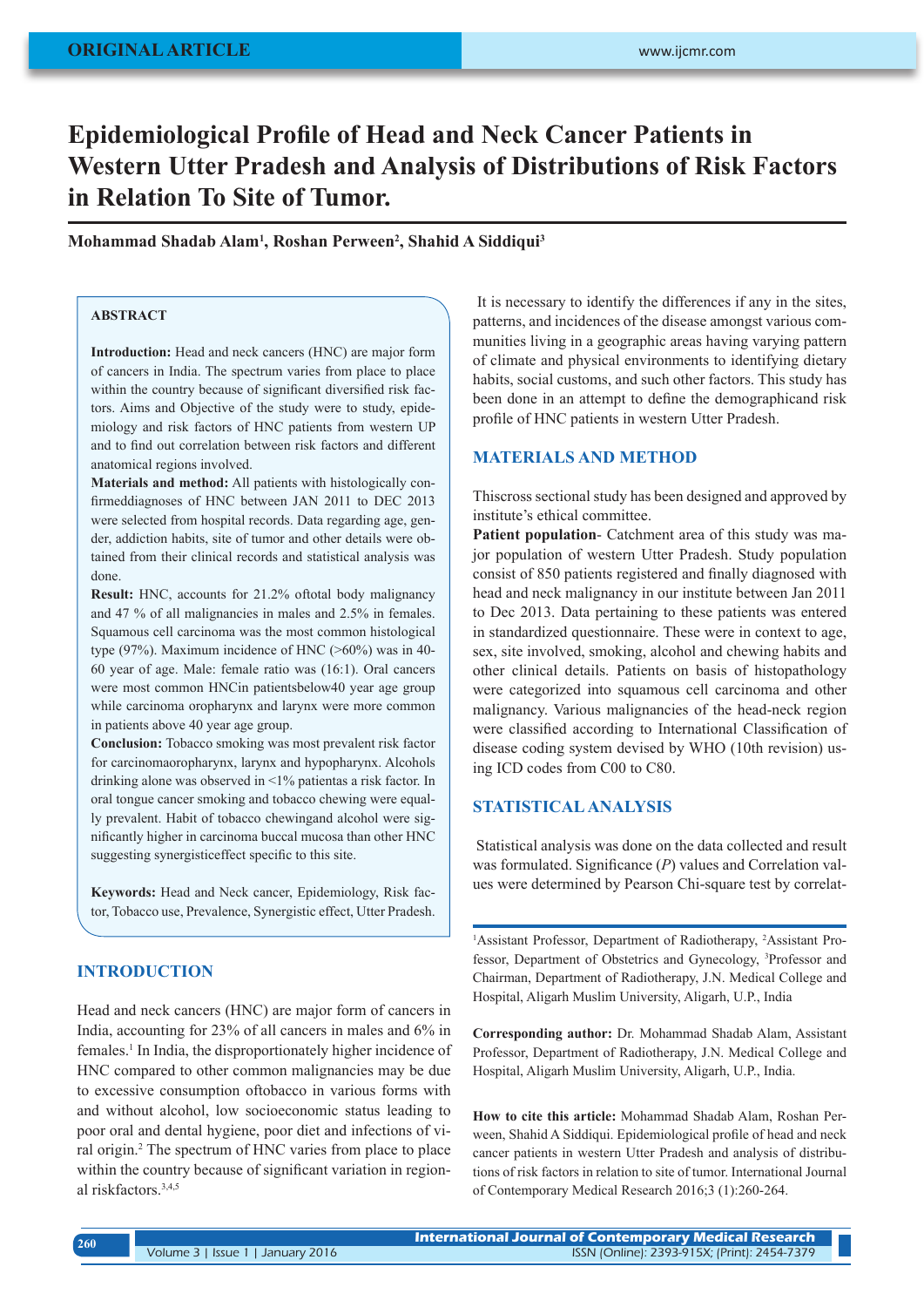ing two variables at a time from age, gender, risk factor, site of tumor. P Value <0.05 was considered significant and value >0.05 was considered statistically insignificant.

## **RESULTS**

Study population consists of 794 males and 56 female patients of head and neck cancer. Male, female ratio was 16:1. More than 97% cases were squamous cell carcinoma. Difference in incidence in males and females was significant in each age group (P value<.05).Maximum incidence of HNC was found in 51-60year age group (34%) but in maleincidence was almost equal in 51-60 and 41-50 age group (n=246 and 241 respectively). More than 60 percent of thepatients were 41-60 year of age (Table 1).

## **Distribution of cases according to age, gender and site of the tumor**

Most common site of HNC was oral cavity (n=279) followed by oropharynx  $(n=271)$  and larynx  $(n=179)$ . Malignancy arising from hypopharynx (n=36), nose and paranasal sinuses (n=19) and nasopharynx (n=8) were uncommon. Secondary neck with unknown primary constituted 5% of all HNC. Tumors arising from salivary glands  $(n=8)$ , thyroid  $(n=4)$ , external auditory canal  $(n=1)$ , ear pinna  $(n=1)$  and eye lid  $(n=2)$ all together account for <2% of HNC. Most common sub site of HNC was base of tongue (16%) followed by buccal mucosa (14.2%). Oral tongue (13.5%) and supraglottic larynx (13.5%) had equal incidence (Table-2).

Oral cancer was most common HNC in less than 40 year age groups and ranked second and third respectively in 41-50 and above 50 age groups. Oropharynx was most common HNC in more than 40 year age groups. Carcinoma larynx has shown consistent increase in incidence with increase in age, and ranked second common HNC in more than 50 year age groups. Secondary neck with unknown primary presents 5-8% of HNC in all age groups. Cancer arising from salivary glands, nose and paranasal sinuses (PNS) were more common in <50 year age group (Table-3).

#### **Distribution of risk factor according gender and age**

In this study tobaccosmoking was found to be most prevalent risk factor in total (35.8%) as well as in male patients (37.3%). Tobacco chewing only was uncommon (8.7%) in

| Age group (Years)                                                       |     | <b>Total</b> |                | P Value       |              |         |         |  |
|-------------------------------------------------------------------------|-----|--------------|----------------|---------------|--------------|---------|---------|--|
|                                                                         | N   | $(\%)$       | <b>Females</b> |               | <b>Males</b> |         |         |  |
|                                                                         |     |              | N              | $\frac{6}{6}$ | N            | (%)     |         |  |
| $<$ 30                                                                  | 45  | 5.3          |                | (1.78)        | 44           | (5.54)  | < 0.001 |  |
| $31 - 40$                                                               | 133 | 15.6         | Ξ              | (12.5)        | 126          | (15.86) |         |  |
| $41 - 50$                                                               | 241 | 28.3         | 15             | (26.8)        | 226          | (28.46) |         |  |
| 51-60                                                                   | 246 | 28.9         | 19             | (33.92)       | 227          | (28.58) |         |  |
| 60-70                                                                   | 137 | 16.1         | 11             | (19.64)       | 126          | (15.86) |         |  |
| 71-80                                                                   | 42  | 4.9          | $\overline{2}$ | (3.57)        | 40           | (5.03)  |         |  |
| >80                                                                     | 6   | 0.7          |                | (1.78)        | 5            | (0.63)  |         |  |
| Total                                                                   | 850 |              | 56             |               | 794          |         |         |  |
| Table-1: Distribution of Case Based on Age Group and Gender (Total=850) |     |              |                |               |              |         |         |  |

| S. No                                                              | <b>Site</b>                                     | $\mathbb{N}$   | $(\%)$  | $\mathbf N$ | (%)     |  |  |  |
|--------------------------------------------------------------------|-------------------------------------------------|----------------|---------|-------------|---------|--|--|--|
|                                                                    | Oral cavity                                     |                |         | 279         | (32.82) |  |  |  |
|                                                                    | Oral tongue                                     | 115            | (13.5)  |             |         |  |  |  |
|                                                                    | Buccal mucosa                                   | 121            | (14.2)  |             |         |  |  |  |
| $\overline{2}$                                                     | Oropharynx                                      |                |         | 271         | (31.88) |  |  |  |
|                                                                    | Base of tongue                                  | 135            | (15.88) |             |         |  |  |  |
|                                                                    | <b>Tonsilar</b> fosse                           | 77             | (9.05)  |             |         |  |  |  |
| 3                                                                  | Larynx                                          |                |         | 179         | (21.05) |  |  |  |
|                                                                    | Supraglottic                                    | 115            | (13.5)  |             |         |  |  |  |
| $\overline{4}$                                                     | Hypopharynx                                     |                |         | 36          | (4.23)  |  |  |  |
| 5                                                                  | Nose and Para nasal sinuses                     |                |         | 19          | (2.23)  |  |  |  |
| 6                                                                  | Nasopharynx                                     |                |         | 6           | (0.70)  |  |  |  |
| 7                                                                  | Unknown primary                                 |                |         | 44          | (5.17)  |  |  |  |
| 8                                                                  | Others                                          |                |         | 16          | (1.88)  |  |  |  |
|                                                                    | Salivary gland                                  | 8              | (0.94)  |             |         |  |  |  |
|                                                                    | thyroid                                         | 4              | (.47)   |             |         |  |  |  |
|                                                                    | Carcinoma ear pinna and external auditory canal | $\overline{2}$ | (23)    |             |         |  |  |  |
|                                                                    | Sebaceous gland carcinoma of eye lid            |                | (.12)   |             |         |  |  |  |
|                                                                    | Basal cell carcinoma lower eye lid              |                | (.12)   |             |         |  |  |  |
| Table-2: Distribution of Case Based on Site of Disease (Total=850) |                                                 |                |         |             |         |  |  |  |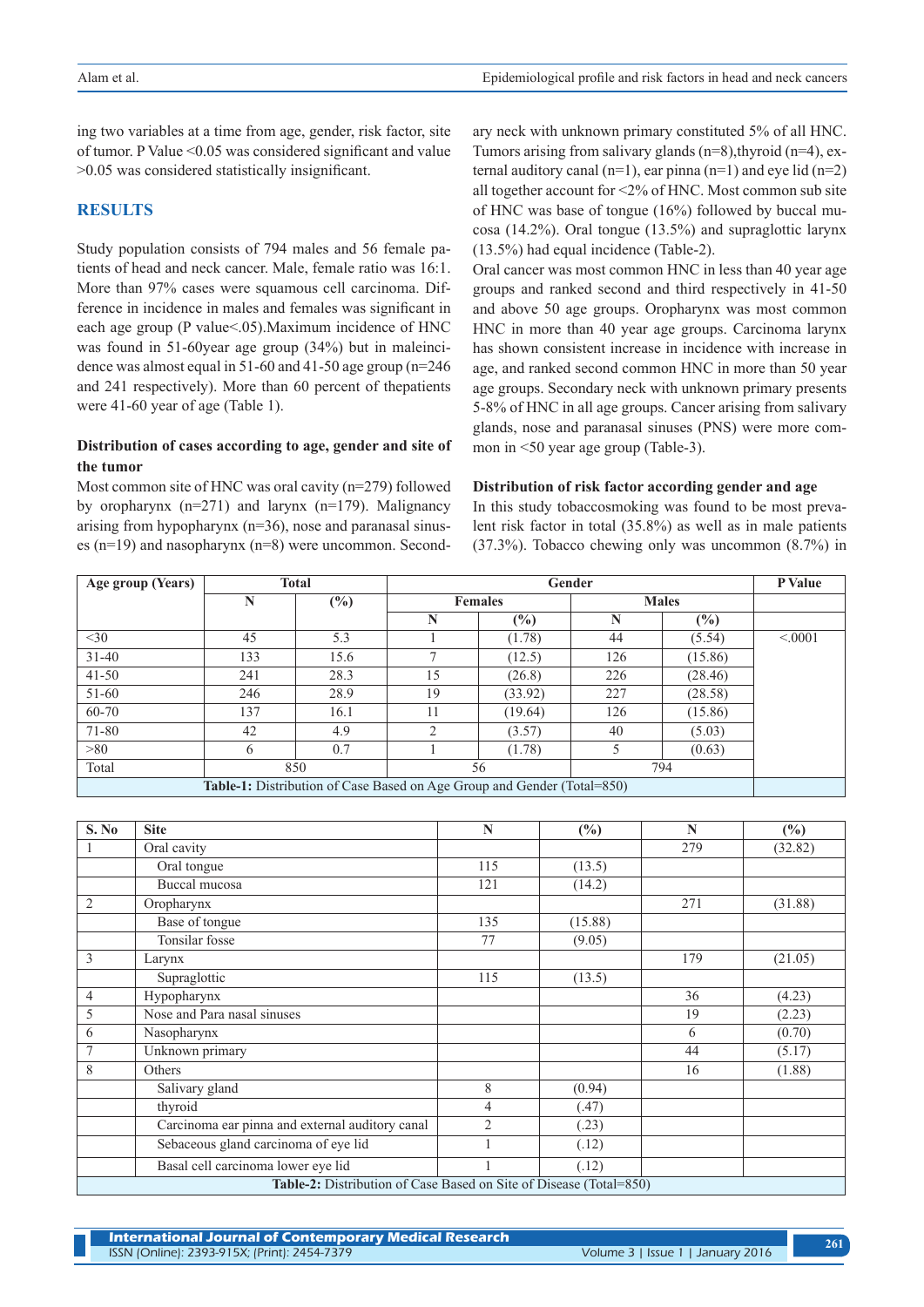males but in combination with smoking it accounts second common risk factor (19%). In female patients, most prevalent risk factor was tobacco chewing (34%) followed by smoking (16%) and smoking with tobacco chewing (14.2%). Alcohol addiction was rare(<5%) in females while in males, it was found either with smoking (10%) orwith smoking and chewingtobacco (9.3%). Only 30% female and 14% male werefree of all these risk factors.In <30 year age group tobacco chewing(26.7%) was most common risk factor, smoking (13.3%), smoking with tobacco chewing (15.5) and smoking with chewing and alcohol consumption (13.3%) had equal prevalence. Above this age group, smoking alone was most prevalent risk factor and found in 34-50 % of each age group. Smoking with tobacco chewing and alcohol was much common in below 50 year age groups. Smoking with alcohol habit was present in 10% of patients in each age group. Thirty three percent of more than 80 year age patientswere free of all these risk factors compared to less than 20% patients in other age groups.

#### **Distribution of risk factor according to site of tumor**

In patients ofcarcinoma oropharynx, larynx andhypopharynxandsecondary neck with unknown primary,smoking alonewaspresent in 47%, 43%, 52% and 52% population respectively and smoking with other habits was found in 60% population as the most common risk factor.Tobacco chewing alone was rare  $(5\%)$  in this group. In patients of oral cancer,tobacco chewing, smoking, tobacco chewing with smoking and tobacco chewing with smoking and alcohol was present in 25%, 20% 19% and 12.5% population respectively. Smoking with alcohol was present in 17% cases of carcinoma nasopharynx and larynx. In cancer arising from nose and para nasal sinuses (PNS), thyroidand salivarygland, about 50% patients and in carcinoma nasopharynx 35% patients had none of these risk factors. In remaining sites only 16% of patients were free of allthese risk factors.

In patients of carcinoma oral tongue and buccal mucosa, tobacco chewing was present in 22% and 24% population respectively. Smoking alone was more prevalent in oral tongue(28% vs 8%) and tobacco chewing with smoking(14% vs 21%) or with smoking and alcohal (16% vs 33%) was more prevalent in buccal mucosa. In patients of carcinoma base of tongue(BOT) and tonsillar fossa smoking, tobacco chewing, tobacco chewing with smoking was present in 48%, 3.5% and 16% population respectively.Combined habit of smoking, alcohal and tobacco chewing was found to be more common in carcinoma BOT (16% vs 5%). Only 14 % cases of carcinoma BOT and 4% cases of carcinomatonsil were free of all these risk factors (Table-4).

### **DISCUSSION**

Present study is retrospective and hospital based, which includes histologically confirmed cases of head and neck

| Age                                                                                | Oral   | Oropharynx | Larynx        | <b>Unknown</b> | <b>Hypopharynx</b> | Nose and-  | <b>Nasopharynx</b> | <b>Other</b> | D            |  |
|------------------------------------------------------------------------------------|--------|------------|---------------|----------------|--------------------|------------|--------------------|--------------|--------------|--|
| Group                                                                              | cavity |            |               | Primary        |                    | <b>PNS</b> |                    | N            | <b>Value</b> |  |
| (year)                                                                             | N      |            |               |                |                    | N          |                    |              |              |  |
| $<$ 30                                                                             | 35     |            |               |                |                    |            |                    |              |              |  |
| $31 - 40$                                                                          | 79     | 32         | 16            | ◠              |                    |            |                    | ◠            |              |  |
| $41 - 50$                                                                          | 74     | 82         | 50            | 12             |                    | 8          |                    |              |              |  |
| $51 - 60$                                                                          | 51     | 95         | 59            | 20             | 16                 |            |                    |              | < 0.01       |  |
| 60-70                                                                              | 31     | 45         | 39            |                |                    | ζ          |                    |              |              |  |
| 71-80                                                                              | 9      | 15         | 13            | $\bigcirc$     |                    |            |                    | ∍            |              |  |
| >80                                                                                |        |            | $\mathcal{L}$ | $\Omega$       |                    |            |                    | $\Omega$     |              |  |
| Total                                                                              | 279    | 271        | 179           | 44             | 36                 | 19         |                    | 16           |              |  |
| Table-3: Distribution of case according to age group and site of Tumor (Total=850) |        |            |               |                |                    |            |                    |              |              |  |

| Habit                                                                                      | <b>Buccal Mucosa</b><br>$(N=121)$ |               | <b>Oral Tongue</b><br>$(N=115)$ |               | <b>Base Of Tongue</b><br>$(N=135)$ |               | <b>Tonsillar Fosse</b><br>$(N=77)$ |               | Larynx<br>$(N=179)$ |               | P Value |
|--------------------------------------------------------------------------------------------|-----------------------------------|---------------|---------------------------------|---------------|------------------------------------|---------------|------------------------------------|---------------|---------------------|---------------|---------|
|                                                                                            | N                                 | $\frac{0}{0}$ | N                               | $\frac{0}{0}$ | $\mathbf N$                        | $\frac{0}{0}$ | N                                  | $\frac{0}{0}$ | N                   | $\frac{0}{0}$ |         |
| Smoking                                                                                    | 10                                | 8.2           | 32                              | 27.8          | 65                                 | 48            | 38                                 | 49.3          | 77                  | 43            |         |
| Chewing                                                                                    | 29                                | 24            | 25                              | 21.7          | $\overline{4}$                     | 3             | 3                                  | 3.9           | 3                   | 1.7           |         |
| Smoking+<br>Chewing                                                                        | 25                                | 20.7          | 16                              | 13.9          | 21                                 | 15.5          | 14                                 | 18            | 36                  | 20            |         |
| Smoking+<br>Alcohal                                                                        |                                   | 0.8           | $\overline{4}$                  | 3.5           | 18                                 | 13.3          | 7                                  | 9             | 30                  | 16.7          |         |
| Smoking+<br>$Chewing+$<br>Alcohal                                                          | 40                                | 33            | 18                              | 15.6          | $\tau$                             | 5             | 12                                 | 15.6          | 9                   | 5             | < 0.001 |
| $Chewing+$<br>Alcohal                                                                      | 4                                 | $\mathcal{E}$ | 3                               | 2.6           |                                    | 0.7           | $\theta$                           | $\theta$      |                     | 0.5           |         |
| Na                                                                                         | 12                                | 10            | 17                              | 14.8          | 19                                 | 14            | 3                                  | 3.9           | 23                  | 12.8          |         |
| Total                                                                                      | 121                               |               |                                 | 15            |                                    | 135           |                                    | 77            | 179                 |               |         |
| <b>Table-4:</b> Distribution of Common Risk Factor in Common Sites of Head And Neck Cancer |                                   |               |                                 |               |                                    |               |                                    |               |                     |               |         |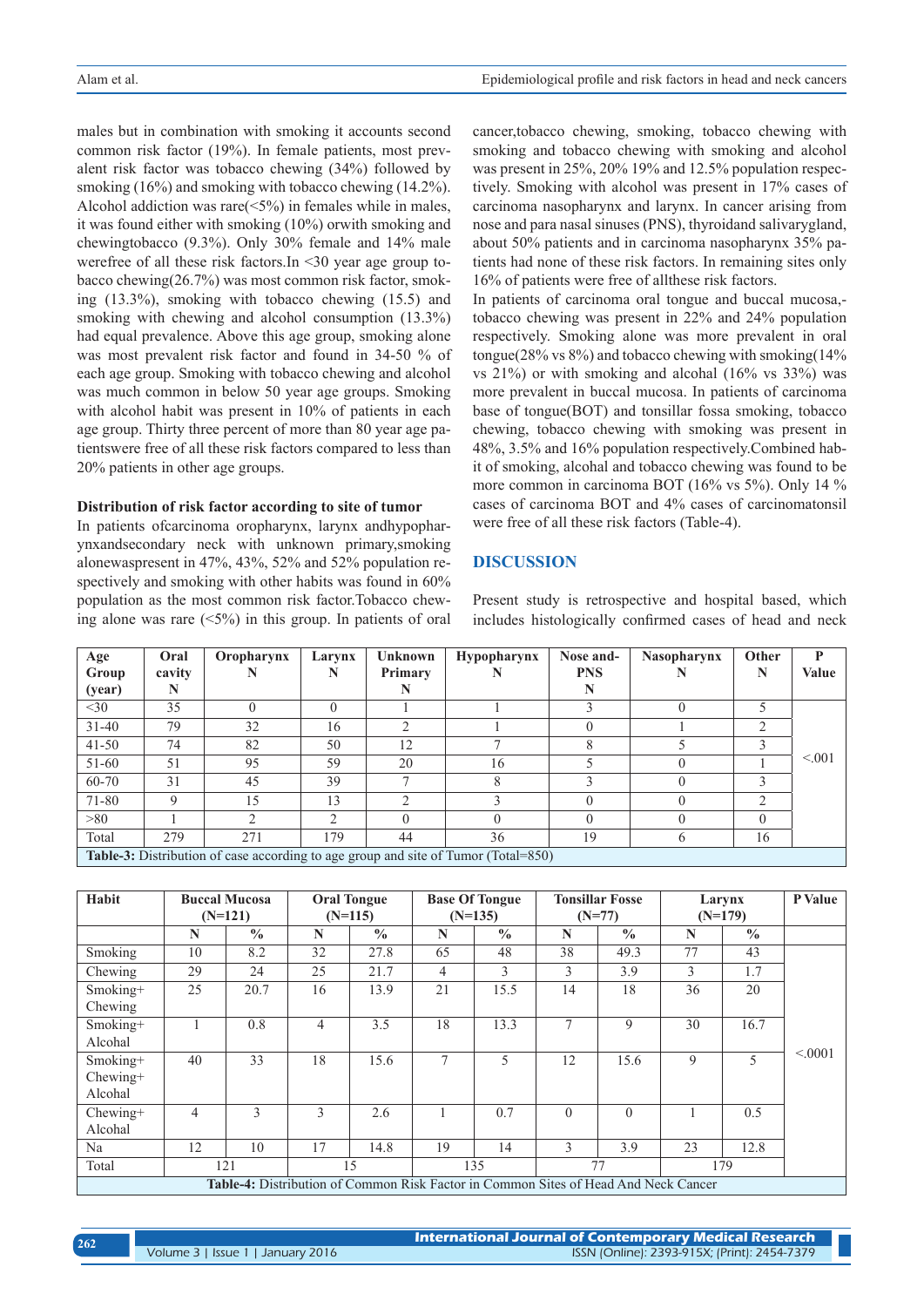cancers(HNC). Study population is mixture of rural, urban and suburban population. Half of the study population is non vegetarian. As per various studies published squamous cell carcinoma varying from  $88-96\%$ .<sup>4-7</sup> is the most common histological sub type. In our study squamous cell carcinoma was observed in more than 97% Cases.

Prevalence of HNC with respect to total body malignancies (TBM) varies from  $9.8\%$  to  $42.7\%$ .<sup>8, 9,10,11</sup> and it accounts for 30% of all cancer in males and 11-16 % in females. Male, female ratio is commonly1:1 to 3.1:1.<sup>4,6,12</sup> In the current study 4015 cases of confirmed malignancy (1698 male and 2317 female) were registered between Jan 2011 to Dec 2013. Out of that 850 (794 males and 56 females) wereof head and neck cancers (HNC) which represents 21.2% of allcases and 47 % of males and 2.5% in female cancer. Male, female ratio was 16:1. According to one of the study in eastern UP, HNC burden was reported to be 35.65% in male and 7.44% in female.13 From this study we can conclude that state of Utter Pradesh has very high burden of HNConly second to the highest  $(54.48%)$  reported in northeast<sup>4</sup> in males and very low burden in females in this region.

Geographical variations in incidence of HNC in different part of world and within the country is indicative of differences in the prevalence of regional risk factors. This variation in different regions of India is supported by various studies.<sup>4-9,12</sup> According to recent studies in different region of India on HNC patients, larynx was most common site of HNC in South India,<sup>14</sup> (38.37%) and Bihar,<sup>7</sup> oral cavity in U.P.<sup>5</sup> and Ahamadnagar $(41.28\%)^6$  and oropharynx in Northeast<sup>4</sup> and Meghalaya( $24\%$ ).<sup>15</sup> In this study oral cancer ( $32.8\%$ ) were found to be most common HNC and base of tongue was most common sub site followed by buccal mucosa.Carcinoma hypopharynx  $(<5\%)$  was uncommon in this population.<sup>15</sup>

In India, tobacco consumption is responsible for half of all the cancers in men and a quarter of all cancers in women.<sup>16</sup> Variations in the incidence of HNC by site is mostly related to the relative distribution of major risk factors such as tobacco or betel quid chewing, cigarette or bidi smoking, alcohol consumption and viral infections.

India has one of the highest rates of oral cancer in the world, partly attributed to high prevalence of tobacco chewing.2,17,18,19 The prevalence of both smoking and chewing tobacco in various forms varies significantly among different states in India. Some regional patterns have been observed for chewing tobacco. Chewing of tobacco is relatively more common in the Central, Eastern, Western (except Goa) and Northeastern states (except Meghalaya) compared to Northern and Southern states. However, in the Northern states, where chewing is relatively less common, smoking of tobacco is relatively higher (except in Punjab where tobacco prevalence is one of the lowest as majority of its population (58%) practice Sikh religion, which prohibits tobacco consumption). Tobacco consumption is highest in the least educated, poorest, and scheduled castes and scheduled tribe.<sup>20</sup> Prevalence of tobacco consumption increases up to the age

of 50 year and then there is decline in Indian population.20 In this studymaximum number of head and neck cancers are present in 50-60 year of age and> 60% of HNC were found in 40-60 year of age. Prevalence was equal in 41-50 year and 51-60 year age group in males.

Smoking is relatively more pronounced factor for cancer of pharynx (RR=8.5) and larynx (RR=7.5) than cancer of oral cavity (RR=4.9).<sup>21</sup> In this study smoking was present in  $>80\%$ cases of cancer of oropharynx, larynx and hypopharynx and only 50% cases of oral cancer.There is six fold higher risk of oral cancer among the people having habit of betel nut and tobacco (gutkha).<sup>22</sup> In this study Tobacco chewing including betel nut was present in >60% cases of oral cancer and only 30% of pharynx and larynx cancer. This habit was found to be more commonin younger age group and female patients that may be the reason for oral cancer as most common cancer in this group.

In this study out of 850,only one case of HNC with alcohol only as a risk factor was found.Although relative risk of modest amount of alcohol consumption on different site of HNC in non smoker is controversial. This study supports the result that there is little or no risk of HNC with moderate alcohol intake in ex-smokers or who never smoked.<sup>21,23</sup>

High alcohol consumption has RR>5 mainly for oral cavity, oropharynx and esophagus. When tobacco smoking and alcohol consumption are combined, they may increase the risk by more than 15-fold.<sup>24</sup> This effect is possibly because; alcohol may act as a solvent and enhance the penetration of carcinogens into target tissues. Acetaldehyde, which is the alcohol metabolite, has been identified recently as a tumor promoter.25-27 In this study combined habit of tobacco chewing and alcohol consumption was most prevalent predisposing factor for oral cancer.

Comparing risk factors of cases of carcinoma oral tongue and buccal mucosa,there was significant difference (p value<.001). Tobacco chewing was equally prevalent in both (22%vs. 24%). Smoking was more prevalent in oral tongue (28% vs. 8%) but tobacco chewing and smoking or Tobacco chewing along with smoking and alcohol is more prevalent in buccal mucosa which suggests synergistic effect of tobacco and alcohol on buccal mucosa but no similar effect on oral tongue(Odd Ratio=2).

In this study, secondary neck with unknown primary constituted 5% of all HNC.Habit of smoking or smoking with alcohol was present in 60% cases. Primary can be detected in more than 50% of these patientsafter pan endoscopy guided biopsy and PET scan. Primary commonly lies in nasopharynx, oropharynx or, pyriform fosse. These sites have strong association with smoking which could explain habit of smoking in more than half of these patients. In carcinoma nasopharynx, habit of smoking and smoking with alcohol was present in around 70% cases shows strong association between them.

In study population HNC prevalence was very low in females and male female ratio was exceptionally high. Detailed study